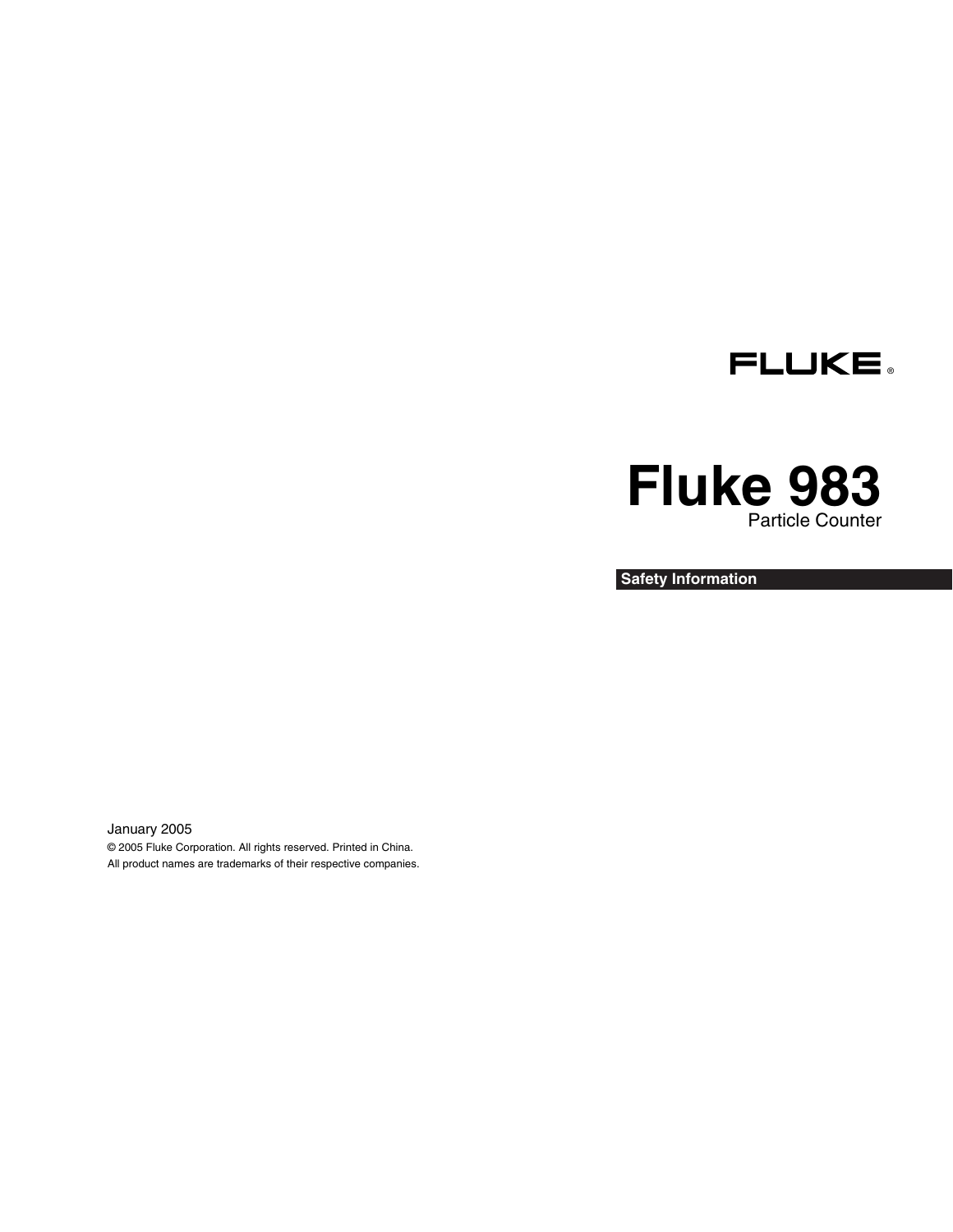#### **LIMITED WARRANTY AND LIMITATION OF LIABILITY**

This Fluke product will be free from defects in material and workmanship for 1 year from the date of purchase. This warranty does not cover fuses, disposable batteries, or damage from accident, neglect, misuse, alteration, contamination, or abnormal conditions of operation or handling. Resellers are not authorized to extend any other warranty on Fluke's behalf. To obtain service during the warranty period, contact your nearest Fluke authorized service center to obtain return authorization information, then send the product to that Service Center with a description of the problem.

THIS WARRANTY IS YOUR ONLY REMEDY. NO OTHER WARRANTIES, SUCH AS FITNESS FOR A PARTICULAR PURPOSE, ARE EXPRESSED OR IMPLIED. FLUKE IS NOT LIABLE FOR ANY SPECIAL, INDIRECT, INCIDENTAL OR CONSEQUENTIAL DAMAGES OR LOSSES, ARISING FROM ANY CAUSE OR THEORY. Since some states or countries do not allow the exclusion or limitation of an implied warranty or of incidental or consequential damages, this limitation of liability may not apply to you.

> Fluke Corporation P.O. Box 9090 Everett, WA 98206-9090  $U.S.A$

Fluke Europe B.V. P.O. Box 1186 5602 BD Eindhoven The Netherlands

11/99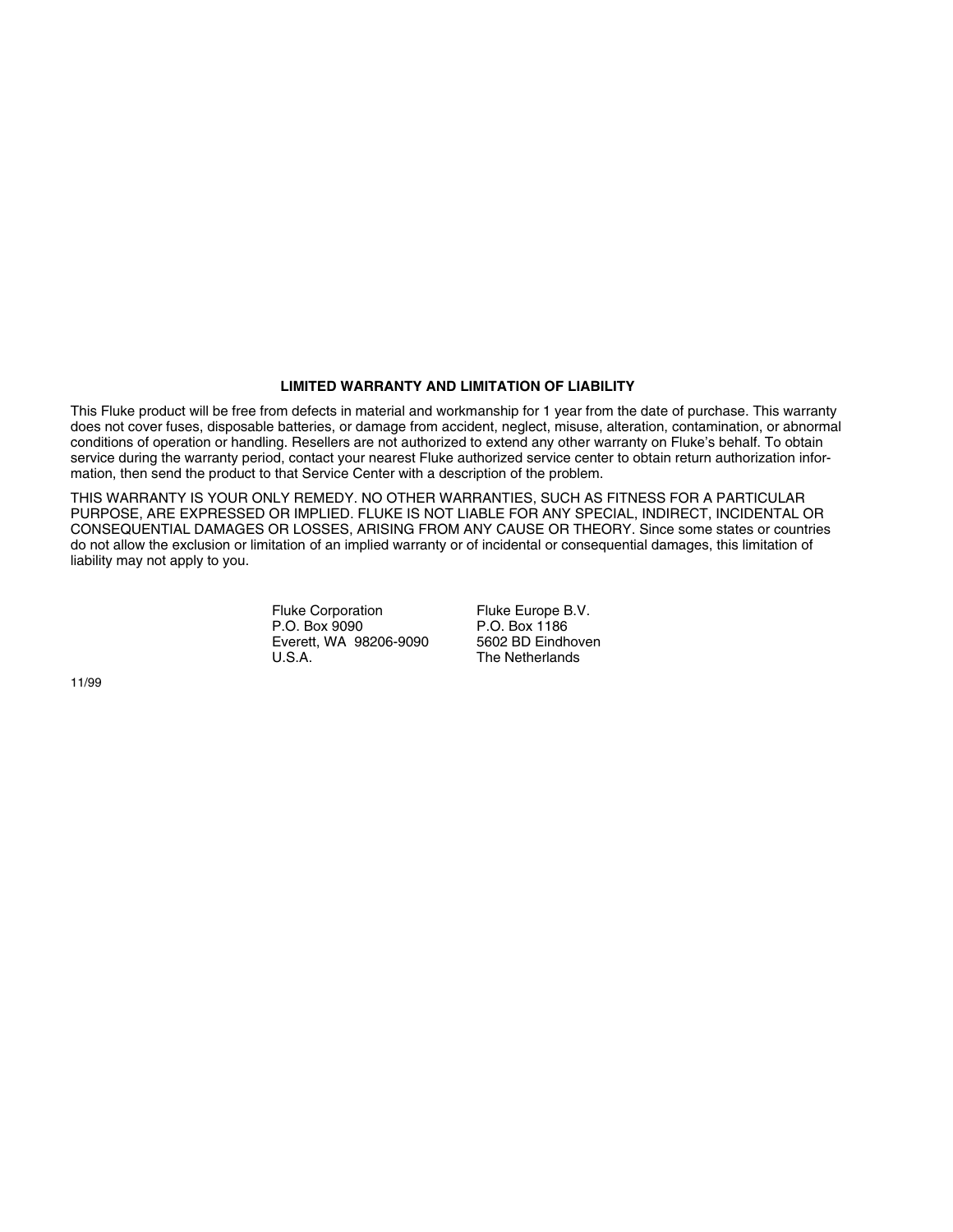# *Fluke 983 Particle Counter*

### *Safety Information*

A **Warning** identifies a condition or actions that pose hazard(s) to the user; a **Caution** identifies a condition and action that may damage the Fluke 983 Particle Counter (referred to as "Particle Counter") or the equipment under test.

Read the entire Users Manual before using the Particle Counter.

Safety and electrical symbols used in this sheet and on the Particle Counter are displayed in Table 1. For a complete listing of display icons, refer to the Users Manual.

| Symbol | <b>Meaning</b>                                          |
|--------|---------------------------------------------------------|
| z۱     | Risk of Danger. Important information. Refer to manual. |
|        | Conforms to relevant European Union directives.         |

#### **Table 1. Symbols**